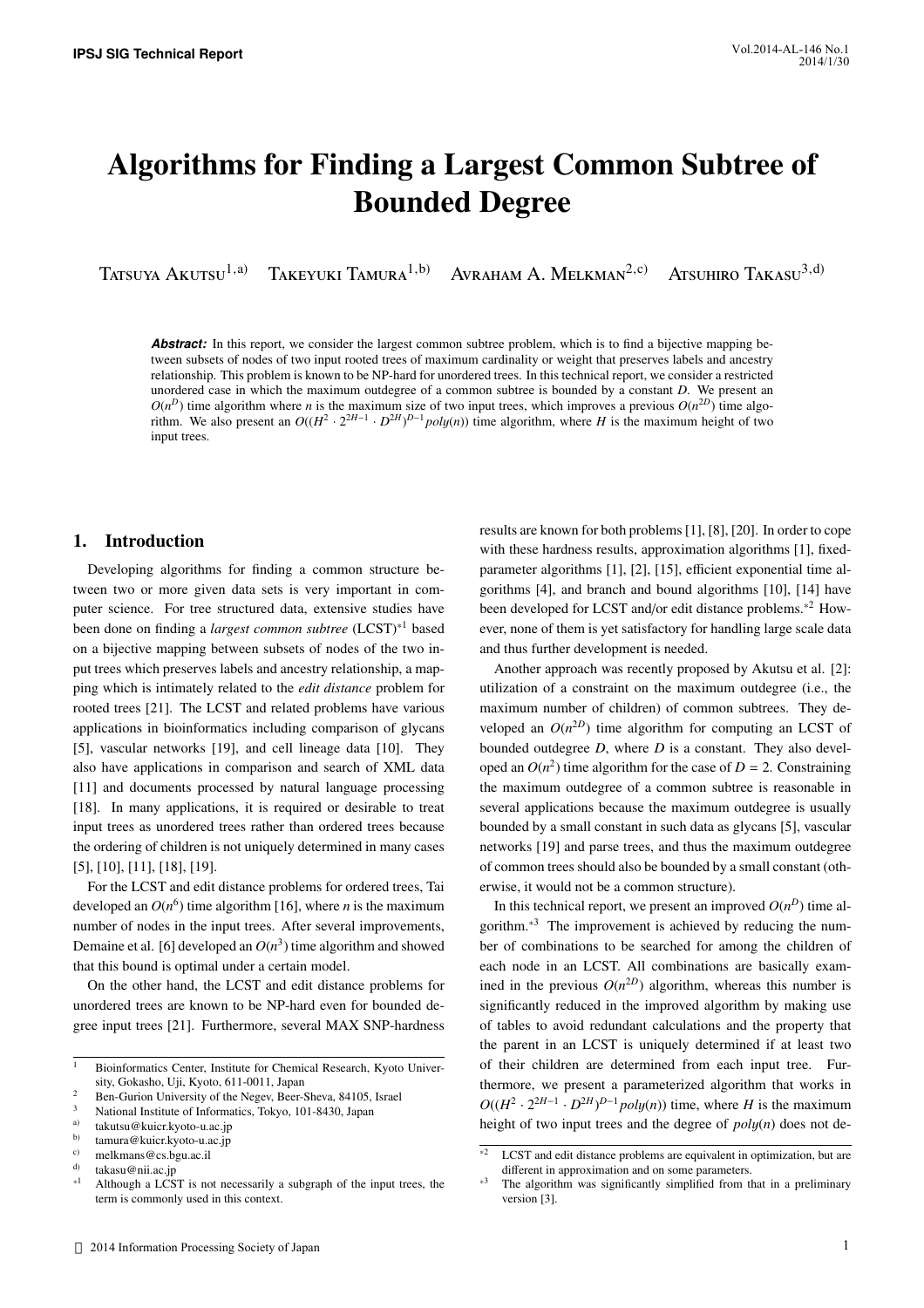pend on *D* or *H*. Since LCST is known to be NP-hard even for trees of height at most two [1], this result is meaningful at least from a theoretical viewpoint.\*4

## 2. Preliminaries

For a rooted unordered tree  $T = (V, E), V(T)$  denotes the set of nodes and  $r(T)$  denotes the root of *T*. For a node  $v \in V(T)$ ,  $p(v)$  denotes the parent of  $v (p(v) = v$  if  $v$  is the root), *chd*(v) denotes the set of children of v, *de*g(v) denotes the *outdegree* of v (i.e.,  $deg(v) = |chd(v)|$ ),  $\ell(v)$  denotes the label of v where a label is given from a finite or infinite alphabet Σ, *des*(v) and *anc*(v) denote the sets of descendants and ancestors of v where  $v \notin des(v)$  and  $v \notin anc(v)$ , and  $T(v)$  denotes the subtree of T induced by v and its descendants.

The LCST problem is defined via a bijective *mapping* between subsets of the nodes of two input trees  $T_1$  and  $T_2$  that preserves the ancestor-descendant relationship: if  $u$  is mapped to  $v$  and  $u'$ to v', then u is an ancestor of u' in  $T_1$  iff v is an ancestor of v' in  $T_2$ . Let  $f(u, v)$  denote the weight for a matched node pair  $(u, v)$ by a mapping *M*. Then the LCST problem is to find a bijective mapping *M* maximizing  $W(M) = \sum_{(u,v)\in M} f(u,v)$  (see Fig. 1).

If we define  $f(u, v)$  by  $f(u, v) = \frac{del(u) + \text{ins}(v) - \text{sub}(u, v)}{v}$  where  $del(u)$ ,  $ins(v)$ , and  $sub(u, v)$  are the costs for deletion of a node *u*, insertion of a node  $v$ , and substitution of the label of  $u$  by the label of v, respectively, it is known [21] that the edit distance (i.e., the minimum cost sequence of editing operations that transforms *T*<sup>1</sup> to  $T_2$ ) is given by

$$
\sum_{u \in V(T_1)} del(u) + \sum_{v \in V(T_2)} ins(v) - W(M).
$$

If we define the weight function by  $f(u, v) = 1$  if  $\ell(u) = \ell(v)$ , and  $f(u, v) = 0$  otherwise, the LCST problem is to find a common subtree (based on a bijective mapping) with the maximum number of nodes. In this technical report, we consider a general weight function  $f(u, v)$  and thus nodes with different labels can match each other. However, as mentioned in Section 1, we impose the constraint that the maximum outdegree of a common subtree is at most  $D$ , that is, the subtree of  $T_1$  induced by the nodes appearing in *M* must have maximum outdegree less than or equal to *D*. Therefore, the LCST problem with maximum outdegree *D* is to find a mapping *M* with the maximum weight satisfying this condition.

In Section 4, we put on a node  $v \in V(T_1)$ , or a node  $w \in V(T_2)$ , the constraint that it does not appear in any mapping giving a common subtree. Imposing this constraint is equivalent to setting *f*(*v*, *y*) = −∞ for all nodes  $y \in V(T_2)$ , or  $f(x, w) = -\infty$  for all nodes  $x \in V(T_1)$ . We call such a node *inactive*.

## 3. Previous Algorithms

In this section, we briefly review the previous algorithms for finding an LCST of bounded outdegree *D* (see [2] for details) since our proposed  $O(n^D)$  time algorithm is based on them.

Let  $S(x, y)$  be the weight of an LCST of  $T_1(x)$  and  $T_2(y)$  of bounded outdegree *D*. Then,  $S(x, y)$  can be computed by the following dynamic programming procedure (the initialization part is omitted):

$$
S(x, y) = \max \begin{cases} \max_{h=0,\dots,D} \left\{ \max_{x_1,\dots,x_h \in des(x),y_1,\dots,y_h \in des(y)} \left[ \left( \sum_{i=1}^h S(x_i, y_i) \right) + f(x, y) \right] \right\}, \\ \max_{y_1 \in des(y)} S(x, y_1), \\ \max_{x_1 \in des(x)} S(x_1, y), \end{cases} (1)
$$

where  $x_i \notin des(x_i) \cup \{x_i\}$  and  $y_i \notin des(y_i) \cup \{y_i\}$  must be satisfied for any  $i \neq j$ , and such tuples as  $(x_1, \ldots, x_h)$  and  $(y_1, \ldots, y_h)$  are called *consistent*. It is straightforward to see that this algorithm works in  $O(n^{2D+2})$  time.

This algorithm was improved by using the least common ancestors (LCAs). Let  $lca(z_1, z_2, \ldots, z_h)$  denote the LCA of  $z_1, z_2, \ldots, z_h$ . Then, all  $S(x, y)$  can be computed by the following dynamic programming procedure, where it can be made to work in  $O(n^{2D})$  time by modifying the innermost 'for' loop [2]:

### Procedure  $LeabasedLCS T(T_1, T_2, D)$

for all  $(x, y) \in V(T_1) \times V(T_2)$  do  $S(x, y) \leftarrow f(x, y)$ ; for all  $h \in \{1, \ldots, D\}$  do for all consistent tuples  $(x_1, \ldots, x_h)$  do  $x_a \leftarrow \text{lca}(x_1, \ldots, x_h);$ for all consistent tuples  $(y_1, \ldots, y_h)$  do  $y_a \leftarrow lca(y_1, \ldots, y_h);$ for all  $(x, y)$  with  $x \in anc(x_a) \cup \{x_a\}$ and *y* ∈ *anc*( $y_a$ ) ∪ { $y_a$ } **do**  $S(x, y) \leftarrow \max\{S(x, y), S(x_1, y_1)\}$  $+ \cdots + S(x_h, y_h) + f(x, y)$ ;

# 4. Improved Algorithm

## 4.1 Preliminaries

In this section, we present some preliminary considerations that will be useful in the development of an  $O(n^D)$  time algorithm for computing an LCST of bounded outdegree *D*.

The following lemma allows attention to be restricted to binary input trees.

Lemma 4.1. *If an LCST of bounded outdegree D can be computed in*  $O(n^{f(D)})$  *time for*  $T_1$  *and*  $T_2$  *of bounded outdegree* 2 *where D is a constant, then an LCST of bounded outdegree D can be computed in*  $O(n^{f(D)})$  *time for any*  $T_1$  *and*  $T_2$ *.* 

*Proof.* We modify each node v of outdegree  $d > 2$  by  $d-1$  nodes  $v_1, \ldots, v_{d-1}$  with outdegree 2 as shown in Fig. 2. Let  $T'_1$  and  $T'_2$ be the resulting trees. Then, the maximum outdegree of  $T_1'$  and  $T'_2$  is 2. We inactivate  $v_2, \ldots, v_{d-1}$  (i.e.,  $v_2, \ldots, v_{d-1}$  cannot appear in a mapping). Then, it is straightforward to see that an LCST of bounded outdegree *D* for  $T_1$  and  $T_2$  has the same weight as an LCST of bounded outdegree *D* for  $T'_1$  and  $T'_2$  has.

Since the number of nodes in each  $T_i'$  is at most  $2n - 3 < 2n$ , the total computation time is

$$
O((2n)^{f(D)}) = O(2^{f(D)} \cdot n^{f(D)}) = O(n^{f(D)})
$$

 $\overline{4}$ In a preliminary version [3], we claimed that computation of LCST of bounded outdegree *D* is *W*[1]-hard. However, there is a crucial error in the proof and it is still unclear whether the problem is *W*[1]-hard for trees of unbounded height.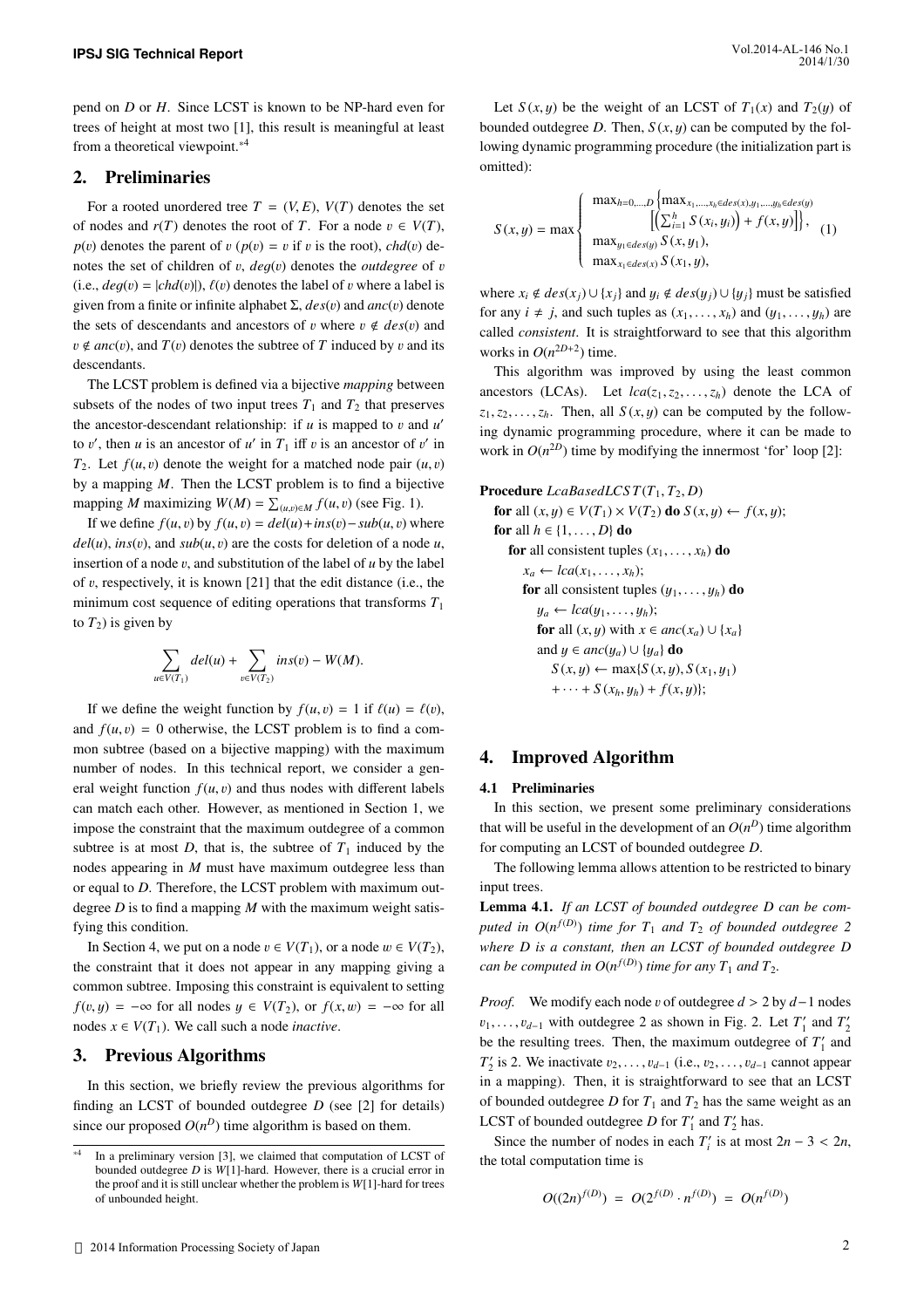for any constant *D*.

Accordingly, we assume below that the maximum outdegree of input trees is 2. Furthermore, we can assume w.l.o.g. (without loss of generality) that every internal node has outdegree 2.\*5 We also assume w.l.o.g. that every internal node of LCST has outdegree *D*. We can get such a tree with the same score as the optimal one by adding  $D$  children to each internal node of  $T_1$  and  $T_2$  and letting  $f(x, y) = 0$  for any of such children pairs  $(x, y)$  and letting  $f(x, y) = -\infty$  if exactly one of *x* and *y* is such a node (and then applying Lemma 4.1). The desired trees can be obtained by removing nodes corresponding to added nodes. Although this increases the size of input trees, it does not increase the degree of the polynomial in *n*.

In the development of the algorithm it will be convenient to employ the notion of a *consistent* set of descendants of a node.

**Definition 4.2.** *A set of D descendants*  $\{y_1, \ldots, y_D\}$  *of a node y is consistent if none of the descendants is an ancestor of another descendant, and y is the LCA of*  $\{y_1, \ldots, y_D\}$ *.* 

In order to enumerate all possible sets of consistent descendants we will use binary trees with *D* leaves. We call such a tree a *skeleton tree* and denote it *T s* (see also Fig. 3). For our purposes it will be sufficient to consider only consistent descendants of  $y$ that are obtained as follows.

- (1) Let *m* be any mapping of the internal nodes of  $T^s$  to nodes of  $T$  that maps the root of  $T^s$  to  $y$ , and preserves ancestry relationships.
- (2) For each leaf  $\ell_i$  of  $T^s$ , if  $\ell_i$  is the left son of internal node *p* set  $y_i = lson(m(p))$ , and otherwise set  $y_i = rson(m(p))$ ,

where  $lson(x)$  and  $rson(x)$  denote the left and right children of *x*, respectively. The totality of sets of *D* consistent descendants of y obtained in this manner will be denoted  $C_D(y)$ . For example,  $C_2(y)$  is the singleton containing the set  $\{lson(y), rson(y)\}$ . For simplicity we let  $C_1(y)$  be the singleton containing the set  $\{y\}$ .

Noting that a given skeleton tree with *D* leaves has only *D* − 1 internal nodes, and that the root of the skeleton tree has to be mapped to y, yields the following result.

Lemma 4.3. *For any node* y *the number of sets of D consistent descendants of y obtained as above is*  $O(n^{D-2})$ *, i.e.*  $|C_D(y)| =$  $O(n^{D-2})$ .

#### 4.2 Main algorithm

We turn now to the description of the improved LCST algorithm. It computes, successively and bottom-up, the following generalization of  $S(x, y)$ .

**Definition 4.4.** *Let*  $k \geq 2$ *, and let*  $\Pi_k$  *be the set of all permutations*  $\pi$  *on*  $\{1, \ldots, k\}$ *. Given a node x in*  $T_1$  *and a set of nodes Y* = { $y_1$ ,..., $y_k$ } ∈  $C_k(y)$ , with  $y$  ∈  $T_2$ , define

$$
F_k(x; Y) = \max_{\{x_1, \dots, x_k\} \in C_k(x)} \max_{\pi \in \Pi_k} \sum_{i=1}^k S(x_i, y_{\pi(i)}).
$$

For simplicity we set  $F_1(x; \{y\})$  =  $max{S (lson(x), y), S (rson(x), y)}.$ 

The value we wish to compute,  $S(x, y)$ , can be obtained from

*F<sup>D</sup>* by

$$
S(x, y) = \max \begin{cases} \max\{S(Ison(x), y), S( rson(x), y) \}, \\ \max\{S(x, Ison(y)), S(x, rson(y)) \}, \\ f(x, y) + \max_{Y \in C_D(y)} F_D(x; Y). \end{cases}
$$
 (2)

To compute  $F_D$  we use for  $k \geq 2$  the recursion formula

$$
F_k(x; Y) = \max_{Z \subset X, 1 \le |Z| = j \le k-1} \{ F_j(Ison(x); Z) + F_{k-j}(rson(x); Y \setminus Z) \}.
$$
 (3)

In particular, the base case  $k = 2$  is given by

$$
F_2(x; \{y_1, y_2\}) = \max\{ S(lson(x), y_1) + S(rson(x), y_2),
$$
  

$$
S(lson(x), y_2) + S(rson(x), y_1)\}.
$$

Next we analyze the time required by a bottom-up implementation of this dynamic programming algorithm. Observe first of all that once the necessary values of  $F_j$  have been computed, equation (3) takes time that depends only on *k*, i.e. only on *D* and not on *n*. Computing  $F_k(x; Y)$  for all *x* and all *Y* with  $|Y| \le D - 1$ takes therefore in all  $O(n^D)$  time (with the constant depending on *D*).

Consider now the total time taken up by the computations resulting from equation (2). For fixed  $x$  and  $y$  the third line examines  $|C_D(Y)|$  values of  $F_D$ , each of which is computed in constant time, using equation (3), from the values of  $F_{D-1}$ . According to Lemma 4.3,  $|C_D(y)| = O(n^{D-2})$ . Hence the total time necessary for computing  $S(x, y)$  for all *x* and *y* is  $O(n^D)$ .

In summary, the above considerations prove the following Theorem.

Theorem 4.5. *A largest common subtree of bounded outdegree D can be computed in O*(*n <sup>D</sup>*) *time for fixed D.*

Readers may think that if the weight of a LCST does not change if the degree bound is changed from  $D$  to  $D + 1$ , then it is an optimal LCST without degree bound. However, it is not difficult to construct a counterexample. Consider the example shown in Fig. 4. We consider a weight function defined by  $f(a, a) = 2$ , and  $f(x, y) = 1$  for any other  $(x, y)$ . Then, the weight of an LCST is 4 for  $D = 2$  and  $D = 3$ , but is 5 for  $D = 4$ .

We have so far considered subtrees based on bijective mappings (i.e., subtrees obtained by deletions and substitutions of nodes of arbitrary degree). We can also consider the problem of finding common homeomorphic subtrees (for which only nodes with outdegree at most 1 may be deleted) while imposing the same degree constraints. Although the original problem is known to be solvable in polynomial time [17], the imposition of the same degree constraints enables a speeding up of the running time as follows.

**Theorem 4.6.** Given trees  $T_1$  and  $T_2$ , on  $n_1$  and  $n_2$  nodes re*spectively, a largest common homeomorphic subtree of bounded outdegree D can be computed in time*  $O(Dn_1n_2)$ *.* 

*Proof.* Although the algorithms of [12] are phrased for unrooted trees they can be easily be adapted to take advantage of the fact that the trees are rooted, and that a bounded degree largest common homeomorphic subtree is required, as follows.

Let  $S_D(x, y)$  be the weight of a largest common homeomorphic

This can be done by adding a dummy child  $w$  (i.e.,  $w$  is inactive) to each node *u* of outdegree 1.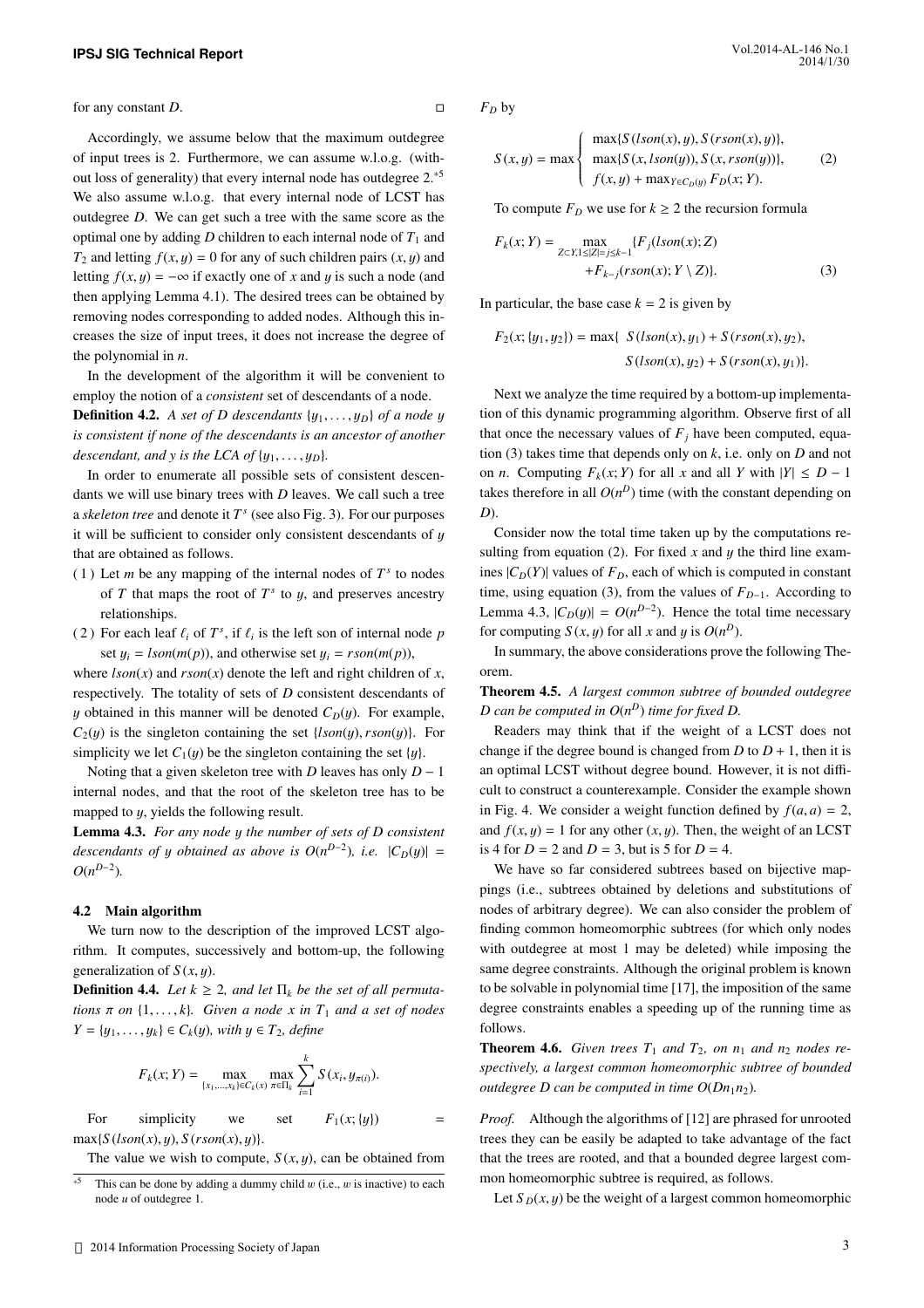subtree of bounded outdegree *D* between  $T_1$  and  $T_2$ . Denote by  $C(x)$  the set of children of *x* in its tree. The recursion for  $S(x, y)$ is

$$
S_D(x,y) = \max\{\max\{S_D(x,v) : v \in C(y)\},\
$$

$$
\max\{S_D(u,y) : u \in C(x)\},\
$$

$$
\max\{MWM_D(C(x), C(y)) + f(x,y)\}
$$

$$
\}.
$$

Here  $MWM_D(C(x), C(y))$  is the weight of the maximum weight matching of size *D* between  $C(x)$  and  $C(y)$ . The computation of this weight can be reduced to a min-cost max-flow problem on the flow network with vertices  $s_1, s_2, t$  in addition to  $C(x)$ and  $C(y)$ , and the following edges:  $(s_1, s_2)$  with capacity *D* and cost 0,  $(s_2, u)$ ,  $u \in C(x)$  and  $(v, t)$ ,  $v \in C(y)$  all with capacity 1 and cost 0, and  $(u, v)$  with capacity 1 and cost  $-S_D(u, v)$  for all  $u \in C(x), v \in C(y)$ . The number of edges of the network is  $d_x d_y + 1 + d_x + d_y$  where  $d_x$  is the outdegree of *x*, so that the time for constructing this network is  $O(d_x d_y)$ . By adapting the arguments of [12] it can be shown that the min-cost flow of size *D* can be found by repeatedly augmenting the flow by 1 unit along a min-cost path *D* times, and that the time required is  $O(Dd_x d_y)$ .

Thus the time taken by a dynamic programming implementation of the recursion is

$$
O(\sum_{x \in T_1, y \in T_2} Dd_x d_y) = O(Dn_1 n_2).
$$

## 5. Parameterized Algorithm

In this section, we present a parameterized algorithm for LCST that works in  $O((H^2 \cdot 2^{2H-1} \cdot D^{2H})^{D-1}$  *poly(n)*) time, where *H* is the maximum height of two input trees and the degree of *pol*y(*n*) does not depend on *D* or *H*.

It is to be noted that if the size of an alphabet  $\Sigma$  is also considered as a parameter, there exists an almost trivial parameterized algorithm as below.

(1) Enumerate all possible trees under constraints on  $D, H, \Sigma$ 

( 2 ) For each tree, check whether it is a subtree of both input trees using tree inclusion.

It is known that tree inclusion (i.e., deciding whether  $T_2$  is obtained from  $T_1$  using only insertion operations) for unordered trees can be solved in  $O(2^{2D} \text{poly}(n))$  time [9]. For our parameterized algorithm the tree inclusion has to be modified so as to take into account the cost of substitutions and insertions. As shown in [13], the modified tree inclusion algorithm also runs in  $O(2^{2D} \text{poly}(n))$  time. Since the number of possible trees does not depend on *n*, the above algorithm works in  $O(f(D, H, |\Sigma|)poly(n))$ time.

Hereafter, we assume that  $\Sigma$  is not fixed.

#### 5.1 Maximum Weight Bipartite Matching with *d*-Edges

Let  $G(U \cup V; E)$  be a bipartite graph in which each edge  $e = (u, v)$  has weight  $w(e) = w(u, v)$ . For a set of edges  $M \subseteq E$ , we define  $w(M) = \sum_{e \in M} w(e)$ . We compute a matching  $M \subseteq E$ with maximum  $w(M)$  under the condition that  $|M| = d$ , where *d*  is a given constant.

Although this problem can be solved in polynomial time with respect to |*E*| and *d*, we present a fixed parameter version as an introduction to the fixed-parameter algorithm for LCST. Let *MOPT* denotes an optimal solution.

The following observations are important (see also Fig. 5). **Proposition 5.1.** *Let e* =  $(u, v) \in E$  *be an edge with highest weight. Then, either e is an edge in an MOPT or both u and* v *are endpoints of edges in an M<sub>OPT</sub>.* 

**Proposition 5.2.** *Let e* =  $(u, v) \in E$  *be an edge with highest weight. Suppose that*  $e \notin M_{OPT}$ *. Let*  $(u, v_1), \ldots, (u, v_d)$  *be edges in E connecting to u with 2nd to*  $(d+1)$ -th highest weights (recall *that the highest one is* (*u*, v)*). Then, one of these edges appears in some optimal solution.*

*Proof.* Assume that  $(u, v_0)$  appears in  $M_{OPT}$  and any of  $(u, v_i)$  $(i \in \{1, ..., d\})$  does not appear in  $M_{OPT}$ . Since  $M_{OPT}$  consists of *d* edges, there is at least one  $v_i$  ( $i \in \{1, ..., d\}$ ) which does not appear in  $M_{OPT}$ . By removing  $(u, v_0)$  from  $M_{OPT}$  and adding  $(u, v_i)$ to  $M_{OPT}$ , we could increase or keep the weight of the matching (see also Fig. 5), which contradicts to the assumption.

These propositions lead to the following algorithm, where  $NE((u, v)) = \{(u', v') | (u', v') \in E \text{ and } (u' = u \text{ or } v' = v)\}.$  It is straight-forward to check that this algorithm works in  $O((d +$  $1)^d$ *poly*( $|E|$ )) time.

Procedure *F ptBipartite*(*M*, *E*, *d*) Let  $e = (u, v)$  be an edge in  $E$  with the highest weight; if  $d = 1$  then return  $w(M \cup \{(u, v)\})$ ;  $w$  ← *F ptBipartite*( $M \cup \{e\}$ ,  $E - NE(e)$ ,  $d - 1$ ); for all  $v_i \in \{v_1, \ldots, v_d\}$  do  $w_1$  ← *FPT bipartite*( $M$  ∪ {( $u$ ,  $v_i$ )},  $E$  –  $NE((u, v_i))$ ,  $d$  – 1); if  $w < w_1$  then  $w \leftarrow w_1$ ; return w.

#### 5.2 FPT-Algorithm

 $\Box$ 

In the following, for a node *u* in *T*, we let  $Anc(u) = anc(u) \cup \{u\}$ and  $Des(u) = des(u) \cup \{u\}$ , and  $h(u)$  and  $d(u)$  denote the height and depth of *u*, respectively  $(h(u) = 0$  if *u* is a leaf, and  $d(u) = 0$  if *u* is the root). For a tree *T*,  $h(T)$  denotes the height of *T* (i.e.,  $h(T) = \max_{u \in V(T)} h(u)$ . Let  $S^0(x, y)$  denote the weight of an LCST of  $T_1(x)$  and  $T_2(y)$  under the condition that *x* is mapped to *y*. In the following, the score means  $S^0(x, y)$ .

The basic strategy of the FTP algorithm for LCST, described below, is the same as that of the basic one described by equation (1) in Section 3. However, instead of examining all possible  $x_1, \ldots, x_d \in des(x)$  and  $y_1, \ldots, y_d \in des(y)$ , the only candidate *d*-tuples that are examined are ones generated by a procedure remindful of Section 5.1, but rather more complex and involving some new ideas.

Procedure  $F \nu t B dh L C S T(T_1, T_2, D)$ for all leaf pairs  $(x, y) \in L(T_1) \times L(T_2)$  do  $S^0(x, y) \leftarrow f(x, y);$ for all other pairs  $(x, y) \in V(T_1) \times V(T_2)$  do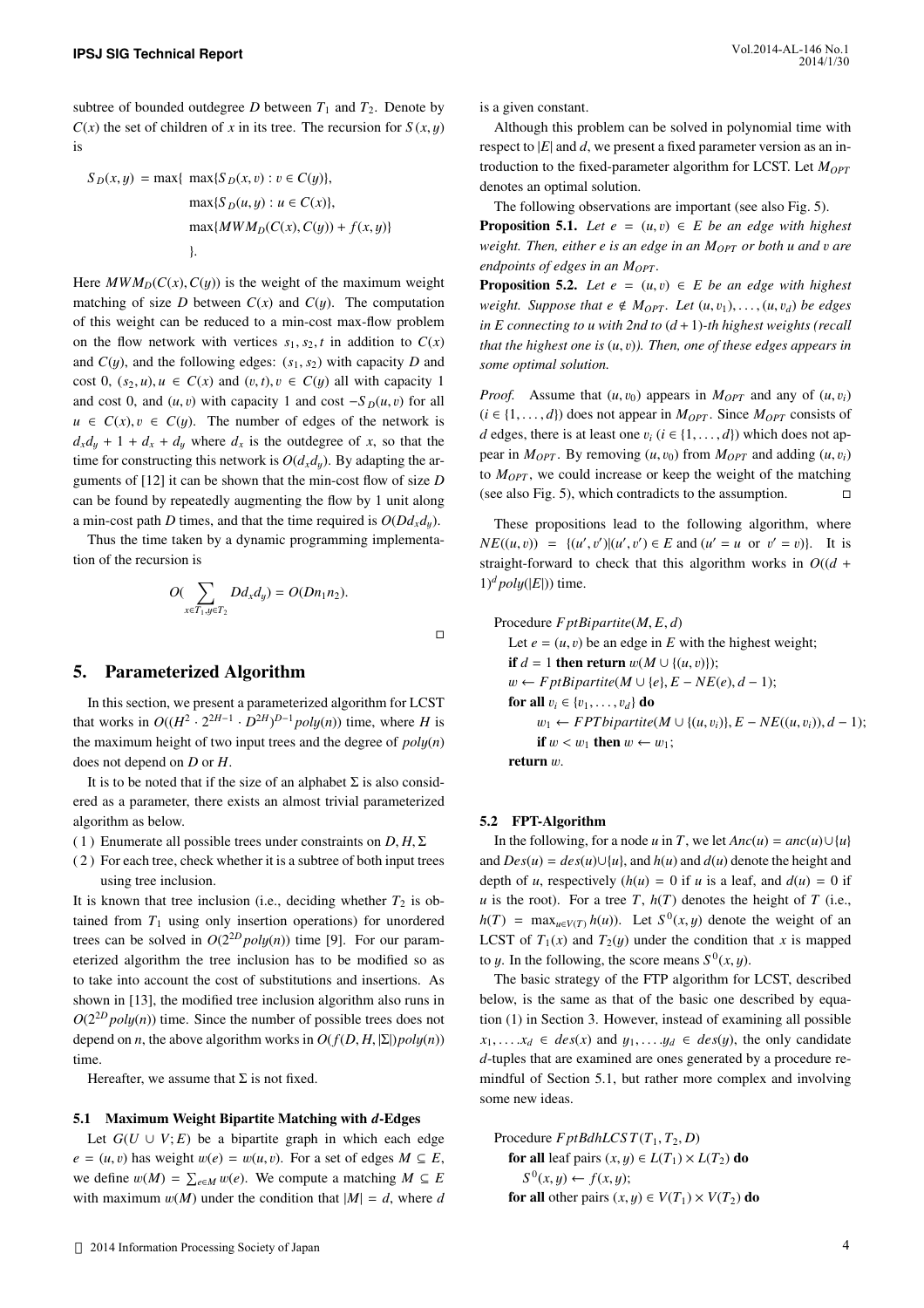(in a bottom up manner)  $S^0(x, y) \leftarrow f(x, y) + \max_{d=0,...,D} \{$  $\max_{((x_1,y_1),...,(x_d,y_d))\in CandTuples(T_1(x),T_2(y),d)}[\sum_{i=1}^d S^0(x_i,y_i)]\};$ return max<sub>*x*,y</sub>  $S^0(x, y)$ .

The time complexity of the procedure depends on the size of the set of candidate tuples generated by *CandTuples*( $T_1(x)$ ,  $T_2(y)$ , *d*). If the size of this set is bounded by  $f(D, H)$  and the time required for generation of this set is  $O(f(D, H)poly(n))$  where *H* is the maximum height of two input trees and  $n = max(|V(T_1)|, |V(T_2)|)$ , the total time complexity is also  $O(f(D, H)poly(n))$ . Furthermore, if the set of candidate tuples always contains at least one tuple consisting of children of  $(x, y)$  in some LCST then it is clear that the procedure is correct.

Next, we describe how to generate a set of candidate *d*-tuples. Let  $V_{=b}(T)$  and  $T_{\leq b}$  denote the set of nodes at depth *b* in *T* and the subtree of *T* induced by the nodes of depth at most *b*, respectively. Basically, a set of candidate tuples is generated by applying the approach employed in  $FptBipartite(M, E, d)$  to *V*=*b*<sub>1</sub></sub>(*T*<sub>1</sub>) and *V*=*b*<sub>2</sub>(*T*<sub>2</sub>) for all pairs of *b*<sub>1</sub> ∈ {1, 2, . . . , *h*(*T*<sub>1</sub>)} and  $b_2 \in \{1, 2, \ldots, h(T_2)\}\$ . However, since many nodes may become unavailable once an ancestor or descendant node appears in an optimal *d*-tuple, we need to keep many more node pairs.

Suppose that we are trying to find a *d*-tuple  $\langle (x_1, y_1), \ldots, (x_d, y_d) \rangle$  that maximizes  $\sum S^0(x_i, y_i)$ , the core part of  $FptBdhLCS T(T_1, T_2, D)$ . We call such a *d*-tuple an *optimal d-tuple* (for (*x*, y) and *d*). Following is the procedure to generate a set of candidate *d*-tuples, where we use  $T^1$  and  $T^2$ for the trees from which the candidates are selected, in order to distinguish them from the original input trees  $T_1$  and  $T_2$  ( $T<sup>1</sup>$  and  $T^2$  are subtrees of  $T_1$  and  $T_2$ , respectively).

Procedure  $CandTuples(T^1, T^2, d)$ **if**  $|V(T^1)| = 1$  or  $|V(T^2)| = 1$  **then return** {};  $(x, y)$  ← argmax<sub> $(x,y) \in (V(T^1) - {r(T^1)})) \times (V(T^2) - {r(T^2)})} S^0(x, y);$ </sub> if  $d = 1$  then return  $\{(x, y)\};$  $Q \leftarrow \{\};$ for  $b_1 = 1$  to  $h(T^1)$  do **for**  $b_2 = 1$  **to**  $h(T^2)$  **do**  $R \leftarrow \text{C} \text{and} \text{Pairs}(T^1_{\leq b_1}, T^2_{\leq b_2});$ for all  $(x, y) \in R$  do  $P \leftarrow \text{CandTuples}(T^1 \ominus x, T^2 \ominus y, d-1);$  $Q \leftarrow (\{(x, y) \} \times P) \cup Q;$ return *Q*.

Let us briefly explain the procedure (see also Fig. 6). Consider the case of  $|V(T^1)| > 1$ ,  $|V(T^2)| > 1$ , and  $d > 1$ , the other cases being straightforward. For all depth pairs  $(b_1, b_2)$ , we generate a set *R* of pairs each of which is a candidate for participation in an optimal *d*-tuple. For each candidate pair in *R*, we recursively search for candidates for the remaining *d* − 1 pairs. Note that if *x* appears in a pair in a *d*-tuple, none of its ancestors or descendants can appear in the remaining *d* − 1 pairs. Therefore, denoting by *T* ⊖ *u* the tree obtained by deleting  $Anc(u) ∪ des(u) - {r(T)}$ , the recursive call is made on  $T^1 \ominus x$  and  $T^2 \ominus y$ . For each depth pair

 $(b_1, b_2)$ , *R* is analogous to the set  $\{(u, v), (u, v_1), (u, v_2), \dots, (u, v_d)\}$ in  $FptBipartite(M, E, d)$ , although it contains many more pairs.

In order to describe  $CandPairs(T^1, T^2)$ , we define some terms (see Fig. 7). For a tree *T*, let  $\hat{V}(T)$  be a set of nodes each of which has a descendant whose depth in *T* is  $h(T)$ . Let  $u \in \hat{V}(T)$ be a node at depth  $b = h(T) - h$  in *T*. The set of leaves of depth *h* in  $T(u)$  will be called a *level-h block* (headed by *u*), and will be denoted  $B(u)$ . In particular, a leaf of depth *h* is a level-0 block, where we identify a leaf with the set consisting of only this leaf. We identify a set of pairs between  $B(r(T<sup>1</sup>))$ and *B*( $r(T^2)$ ) with a set of edges between *B*( $r(T^1)$ ) and *B*( $r(T^2)$ ). For a node pair  $(x', y') \in V(T^1) \times V(T^2)$  and a set of edges *P*,  $deg(B(x'), B(y'), P)$  denotes the number of edges between  $B(x')$ and  $B(y')$  in *P*. If *P* is clear from the context, we omit *P* and simply write  $deg(B(x'), B(y'))$ . We impose the constraint that  $deg(B(x'), B(y'), P) \leq g(h(x'), h(y'))d^{h(x')+h(y')}$  for any node pair  $(x', y') \in \hat{V}(T^1) \times \hat{V}(T^2)$ , where  $g(i, j)$  is given by

$$
g(i, j) = \begin{cases} 1 & \text{if } i = 0 \text{ or } j = 0, \\ g(i, j - 1) + g(i - 1, j) & \text{otherwise.} \end{cases}
$$

Thus *g*(*i*, *j*) ≤  $2^{i+j-1}$  for *i* + *j* ≥ 1.

The procedure  $CandPairs(T^1, T^2)$ , whose pseudocode follows below, greadily adds edges (i.e., pairs) between  $B(r(T^1))$  and  $B(r(T^2))$  (i.e., between leaves of depth  $h(T^1)$  in  $T^1$  and leaves of depth  $h(T^2)$  in  $T^2$ ), in descending order of scores under some degree constraints (see Fig. 8).

Proceedure *CandPairs*(*T*<sup>1</sup>, *T*<sup>2</sup>)  
\n*P* ← {}};  
\n**for all** pairs (*x*, *y*) ∈ *B*(*r*(*T*<sup>1</sup>)) × *B*(*r*(*T*<sup>2</sup>))  
\nin descending order of 
$$
S^0(x, y)
$$
 **do**  
\n**for all** pairs (*x'*, *y'*) ∈  $\hat{V}(T^1) × \hat{V}(T^2)$  **do**  
\n**if** *deg*(*B*(*x'*), *B*(*y'*), *P* ∪ {(*x*, *y*)}  
\n> > *g*(*h*(*x'*), *h*(*y'*))*d*<sup>*h*(*x'*)+*h*(*y'*)  
\n**then**  
\n**skip to** next (*x*, *y*);  
\n*P* ← *P* ∪ {(*x*, *y*)};  
\n**return** *P*.</sup>

#### 5.3 Analysis

We begin with analysis of the time complexity. **Proposition 5.3.** *F* ptBdhLCS  $T(T_1, T_2, D)$  works in  $O((H^2 \cdot$  $2^{2H-1} \cdot D^{2H}P^{-1}poly(n))$  *time.* 

Proof is omitted in this version.

Next, we present a key lemma showing that *CandPairs*(*T* 1 , *T* 2 ) does not miss a required pair. In the following, *MOPT* means an optimal *d*-tuple for the original trees (i.e.,  $T_1(x)$ ,  $T_2(x)$  in *F* ptBdhLCS  $T(T_1, T_2, D)$ , where a tuple can be regarded as a set of pairs of nodes.

**Lemma 5.4.** *If there exists a pair*  $(x_0, y_0) \in M_{OPT}$  *such that*  $(x_0, y_0) \in B(r(T^1)) \times B(r(T^2))$ *, then P outputted by*  $Cand Pairs(T^1, T^2)$  *must contain*  $(x_0, y_0)$  *or*  $(x'_0, y'_0) \in M'_{OPT}$ , *where M*′ *OPT is another (or the same) optimal d-tuple (for the original trees).*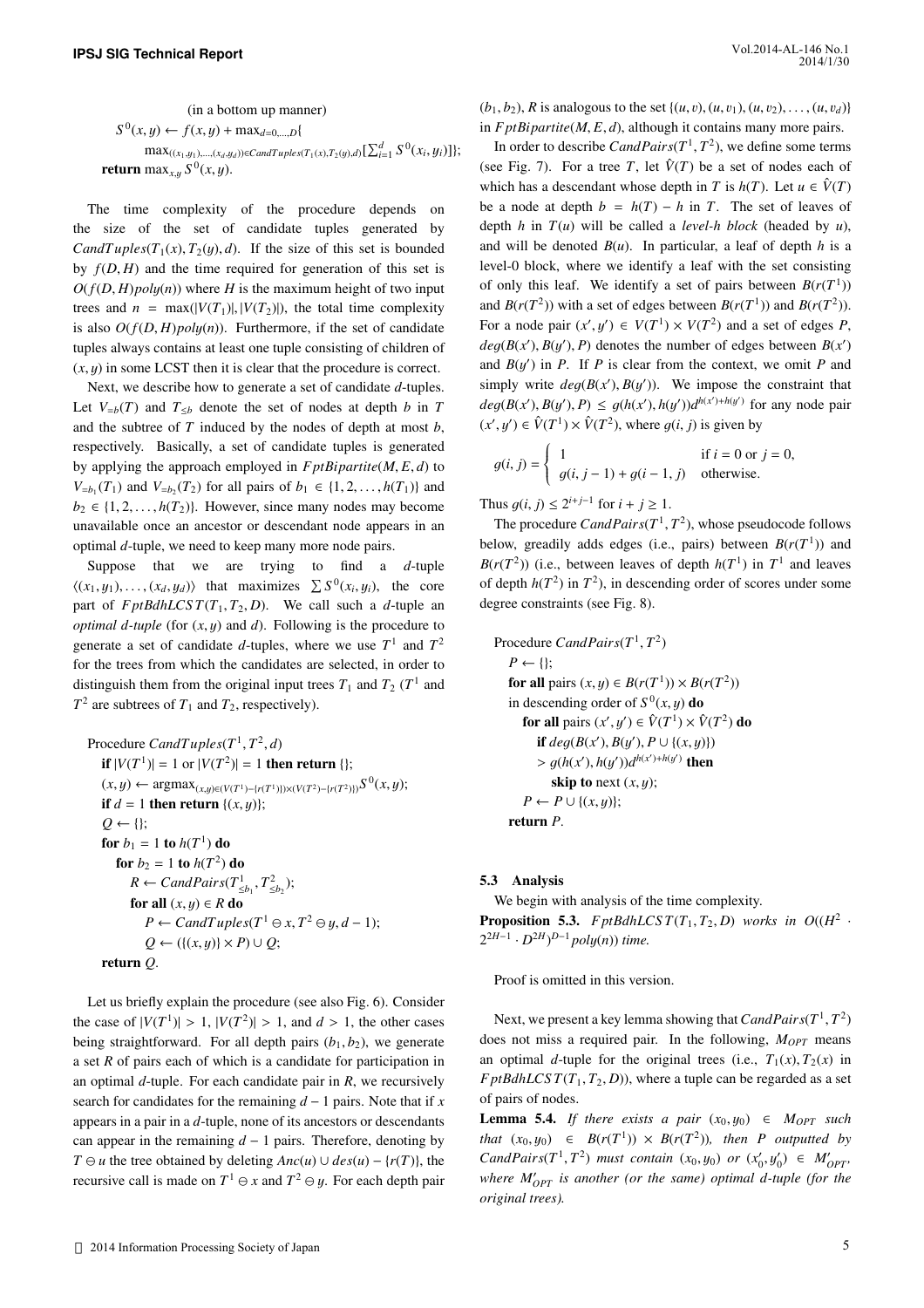Theorem 5.5. *LCST of bounded outdegree D can be computed*  $\int$ *in*  $O((H^2 \cdot 2^{2H-1} \cdot D^{2H})^{D-1}$  *poly(n)) time, where H is the maximum height of two input trees.*

*Proof.* We show by mathematical induction that *Q* outputted by *CandT uples*

 $(T^1, T^2, d)$  contains at least one optimal *d*-tuple for  $(r(T^1), r(T^2))$ if it exists.

When  $d = 1$ , an optimal pair  $(x, y)$  is clearly contained in *Q* (because  $Q = \{(x, y)\}\)$ .

Suppose  $d > 2$ . Let  $(x, y)$  be a pair in an optimal *d*-tuple  $M_{opt}$ , where  $d(x) = b_1$  and  $d(y) = b_2$ . Lemma 5.4 states that *P* outputted by *CandPairs*

 $(T^1_{\leq b_1}, T^2_{\leq b_2})$  contains  $(x', y')$  such that  $(x', y') ∈ M_{OPT}$  or  $(x', y') ∈ M_{OPT}$  $M'_{OPT}$ , where  $M'_{OPT}$  is another optimal *d*-tuple,  $d(x') = b_1$ , and  $d(y') = b_2$ . Then, the remaining  $d - 1$  pairs must be found in the following recursive calls by the assumption of mathematical induction.

Therefore, Q outputted by  $CandTuples(T^1, T^2, d)$  contains an optimal *d*-tuple. Since an optimal *d*-tuple is not missed for any  $d = 0, 1, \ldots, D$ , *F ptBdhLCST*(*T*<sub>1</sub>, *T*<sub>2</sub>, *D*) works correctly. By combining with Prop. 5.3, we have the theorem.  $\Box$ 

It is left as an open problem to decide whether the bounded degree LCST problem without the height constraint is fixedparameter tractable or *W*[1]-hard.

#### Acknowledgment

We would like to thank Yefim Dinitz for helpful comments. This work was partially supported by the Collaborative Research Programs of National Institute of Informatics. T.A. and T.T. were partially supported by JSPS, Japan: Grant-in-Aid 22650045 and Grant-in-Aid 23700017, respectively.

#### References

- [1] T. Akutsu, D. Fukagawa, M.M. Halldórsson, A. Takasu, K. Tanaka, Approximation and parameterized algorithms for common subtrees and edit distance between unordered trees, Theoret. Comput. Sci. 470 (2013) 10–22.
- [2] T. Akutsu, D. Fukagawa, A. Takasu, T. Tamura, Exact algorithms for computing tree edit distance between unordered trees. Theoret. Comput. Sci. 421 (2011) 352–364.
- [3] T. Akutsu, T. Tamura, A.A. Melkman, A. Takasu, On the complexity of finding a largest common subtree of bounded degree, in: Proc. 19th International Symposium on Fundamentals of Computation Theory, in: LNCS, vol. 8070, Springer, 2013, pp. 4–15.
- [4] T. Akutsu, T. Tamura, D. Fukagawa, A. Takasu, Efficient exponential time algorithms for edit distance between unordered trees, in: Proc. 23rd Annual Symposium on Combinatorial Pattern Matching, in: LNCS, vol. 7354, Springer, 2012, pp. 360–372.
- [5] K.F. Aoki, A. Yamaguchi, N. Ueda, T. Akutsu, H. Mamitsuka, S. Goto, M. Kanehisa, KCaM (KEGG Carbohydrate Matcher): A software tool for analyzing the structures of carbohydrate sugar chains, Nucl. Acids Res. 32 (2004) W267–W272.
- [6] E.D. Demaine, S. Mozes, R. Rossman, O. Weimann, An optimal decomposition algorithm for tree edit distance, ACM Tran. Algorithms 6 (2009) 1.
- [7] J. Flum, M. Grohe, Parameterized Complexity Theory. Springer, 2006.
- [8] K. Hirata, Y. Yamamoto, T. Kuboyama, Improved MAX SNP-hard results for finding an edit distance between unordered trees, in: Proc. 22nd Annual Symposium on Combinatorial Pattern Matching, in: LNCS, vol. 6661, Springer, 2011, pp. 402–415.
- [9] P. Kilpeläinen, H. Mannila, Ordered and unordered tree inclusion.

SIAM J. Comput. 24, 340–356 (1995)

- [10] Y. Horesh, R. Mehr, R. Unger, Designing an A<sup>\*</sup> algorithm for calculating edit distance between rooted-unordered trees, J. Comput. Biol. 6 (2006) 1165–1176.
- [11] D. Milano, M. Scannapieco, T. Catarci, Structure-aware XML object identification, Data Eng. Bulletin 29 (2006) 67–74.
- [12] N. Milo, S. Zakov, E. Katzenelson, E. Bachmat, Y. Dinitz, M. Ziv-Ukelson, Unrooted unordered homeomorphic subtree alignment of RNA trees, J. Alg. in Mol. Biol. 8 (2013) 13.
- [13] T. Mori, J. Hwang, T. Tamura, A. Takasu, T. Akutsu, Fast similar subtree search using weighted tree inclusion, In preparation.
- [14] T. Mori, T. Tamura, D. Fukagawa, A. Takasu, E. Tomita, T. Akutsu, A clique-based method using dynamic programming for computing edit distance between unordered trees, J. Comput. Biol. 19 (2012) 1089– 1104.
- [15] D. Shasha, J.T.-L. Wang, K. Zhang, F.Y. Shih, Exact and approximate algorithms for unordered tree matching, IEEE Trans. Syst., Man, and Cyber. 24 (1994) 668–678.
- [16] K-C. Tai, The tree-to-tree correction problem, J. ACM 26 (1979) 422– 433.
- [17] G. Valiente, Algorithms on Trees and Graphs. Springer, 2002.
- [18] K. Wang, Z. Ming, T.-S. Chua, A syntactic tree matching approach to finding similar questions in community-based QA services, in: Proc. Int. ACM SIGIR Conf. Research and Development in Information Retrieval, ACM Press, 2009, pp. 187–194.
- [19] K.-C.Yu, E.L. Ritman, W.E. Higgins, System for the analysis and visualization of large 3D anatomical trees, Computers in Biology and Medicine 27 (2007) 1802–1830.
- [20] K. Zhang, T. Jiang, Some MAX SNP-hard results concerning unordered labeled trees, Inform. Proc. Lett. 49 (1994) 249–254.
- [21] K. Zhang, R. Statman, D. Shasha, On the editing distance between unordered labeled trees, Inform. Proc. Lett. 42 (1992) 133–139.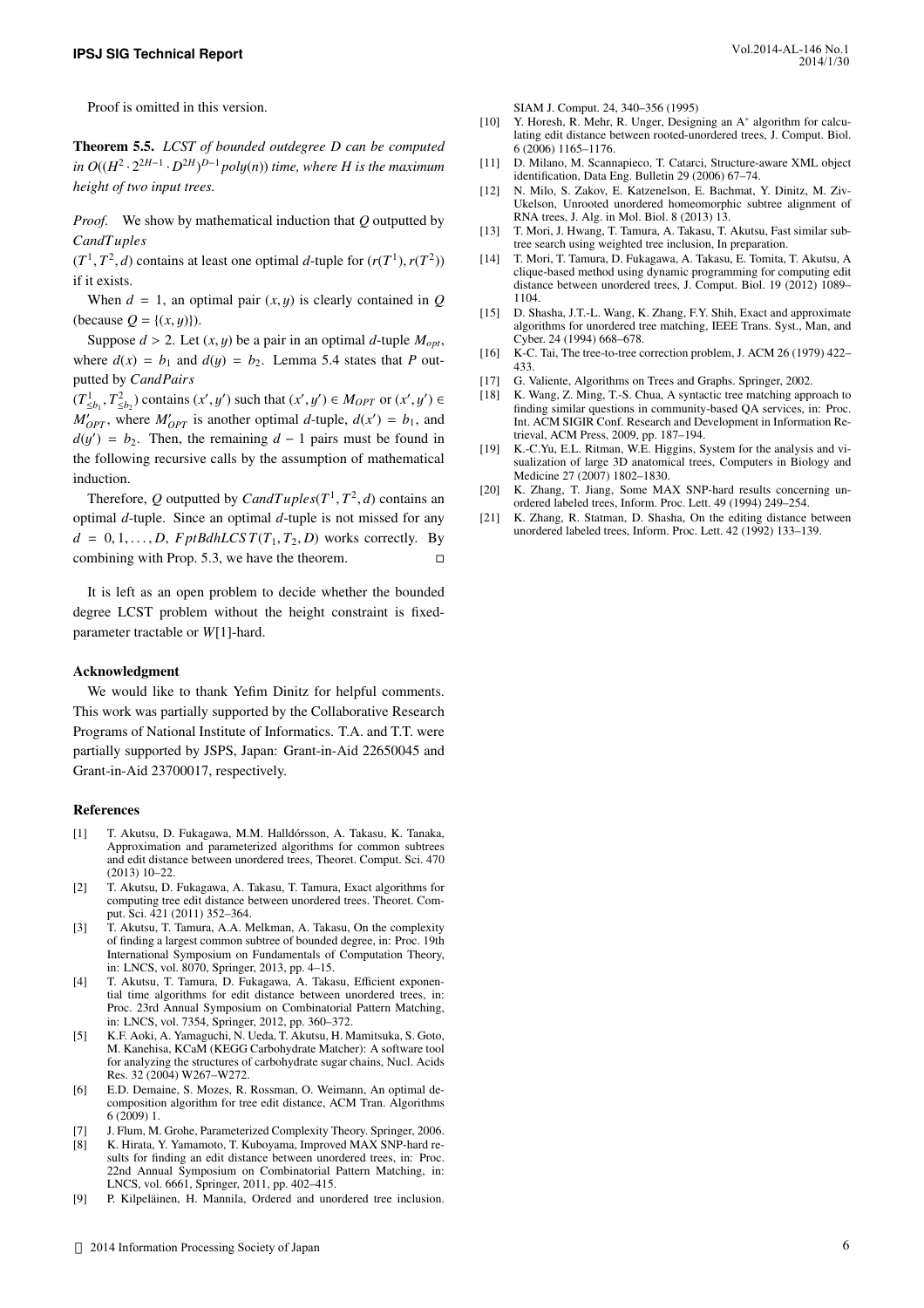

Fig. 1 Example of an LCST under the weight function giving the maximum number of nodes (i.e.,  $f(u, v) = 1$  if  $f(u) = f(v)$ , and  $f(u, v) = 0$  otherwise) and the outdegree constraint of  $D = 3$ . The corresponding mapping *M* is shown by dashed curves. If  $D = 4$ , a node labeled *f* can be added as a child of the left child of the root of LCST.



Fig. 2 Transformation of a high outdegree node into nodes with outdegree 2.



Fig. 3 Example of a skelton tree  $T^s$  and a mapping  $m$ . Dotted arrows represent  $m(p)$ , and dashed arrows represent the resulting mapping between leaves of  $T^s$ and  $\{y_1, \ldots, y_D\}$ , where  $D = 4$  in this example.



Fig. 4 Example for LCST under different degree bounds.



**Fig. 5** Illustration of the proof of Prop. 5.2, where  $d = 4$  in this example.